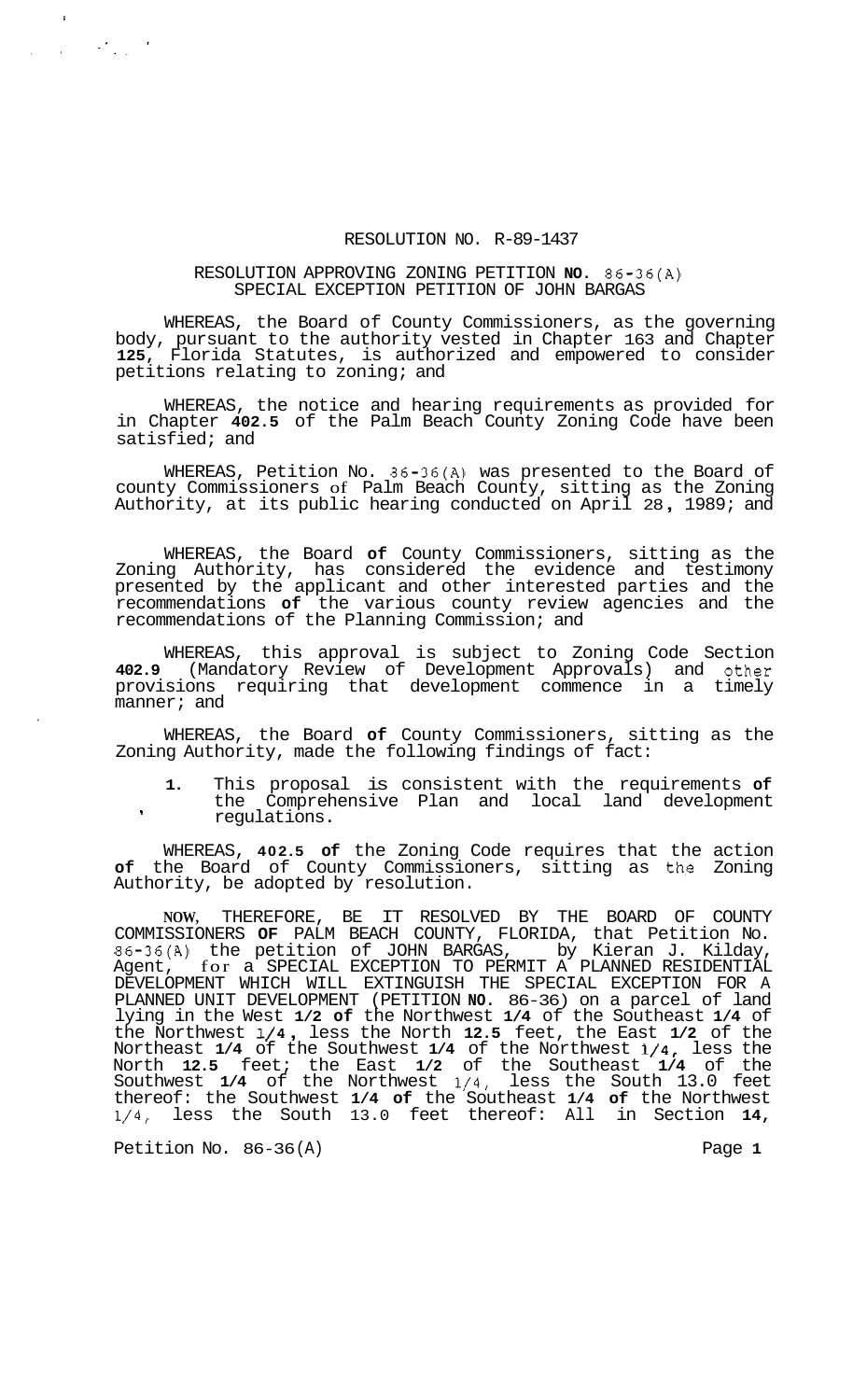Township **46** South, Range **42** East; And the West **1/2** of the Southeast **1/4** of the Southeast **1/4** of the Northwest **1/4** of Section **14,** Township **46** South, Range **42** East, less the East **24.48**  feet and less the South **13.0** feet thereof; And the North **60.00**  feet of the East **24.48** feet of the West **1/2** of the Southeast **1/4 of** the Southeast **1/4** of the Northwest **1/4** of Section **14,** Township **46** South, Range **42** East; And that portion of the North **60.00** feet **of** the East **1/2** of the Southeast **1/4** of the Southeast **1/4** of the Northwest **1/4 of** Section **14,** Township **46** South, Range **42** East, lying West of the West **of** a line that is **120.00** feet West of an parallel to the East line **of** the Northwest **1/4 of** said Section **14,** being located on the west side of Simms Road, approximately **.4** mile north of Atlantic Avenue (SR **806)** , in a RS-Single Family Residential Zoning District, was approved on April **28, 1989,** as advertised, subject to the following conditions:

- **1.**  Prior to Subdivision Review Committee approval, the site plan shall be amended to indicate the relocation of the recreation area *so* that it does not immediately abut adjacent single family dwellings.
- **2.**  The development shall be limited to **96** dwelling units.
- **3.**  A vegetation removal permit shall be required prior to clearing the recreation area, utility and drainage  $$ easements and all on site rights-of-way.

Individual lots shall not be cleared of native vegetation until after the Zoning Division has accepted the building permit application and approved a vegetation removal permit for that lot.

- **4.**  The extent of clearing shall be limited to the minimum necessary to complete development.
- **5.**  Sewer service is available to the property. Therefore, no septic tank shall be permitted on the site.
- **6.**  Water service is available to the property. Therefore, no well shall be permitted on the site to provide potable water.
- **7.**  The Developer shall provide discharge control and treatment for the stormwater runoff in accordance with all applicable agency requirements in effect at the time **of** the permit application. However, at a minimum, this development shall retain onsite the first one inch of stormwater runoff. In the event that the subject site abuts a Florida Department of Transportation maintained roadway, concurrent approval from the Florida Department of Transportation will also be required. The drainage system shall be maintained in an acceptable condition as approved by the County Engineer.

Petition **No. 86-36 (A)** Page **2**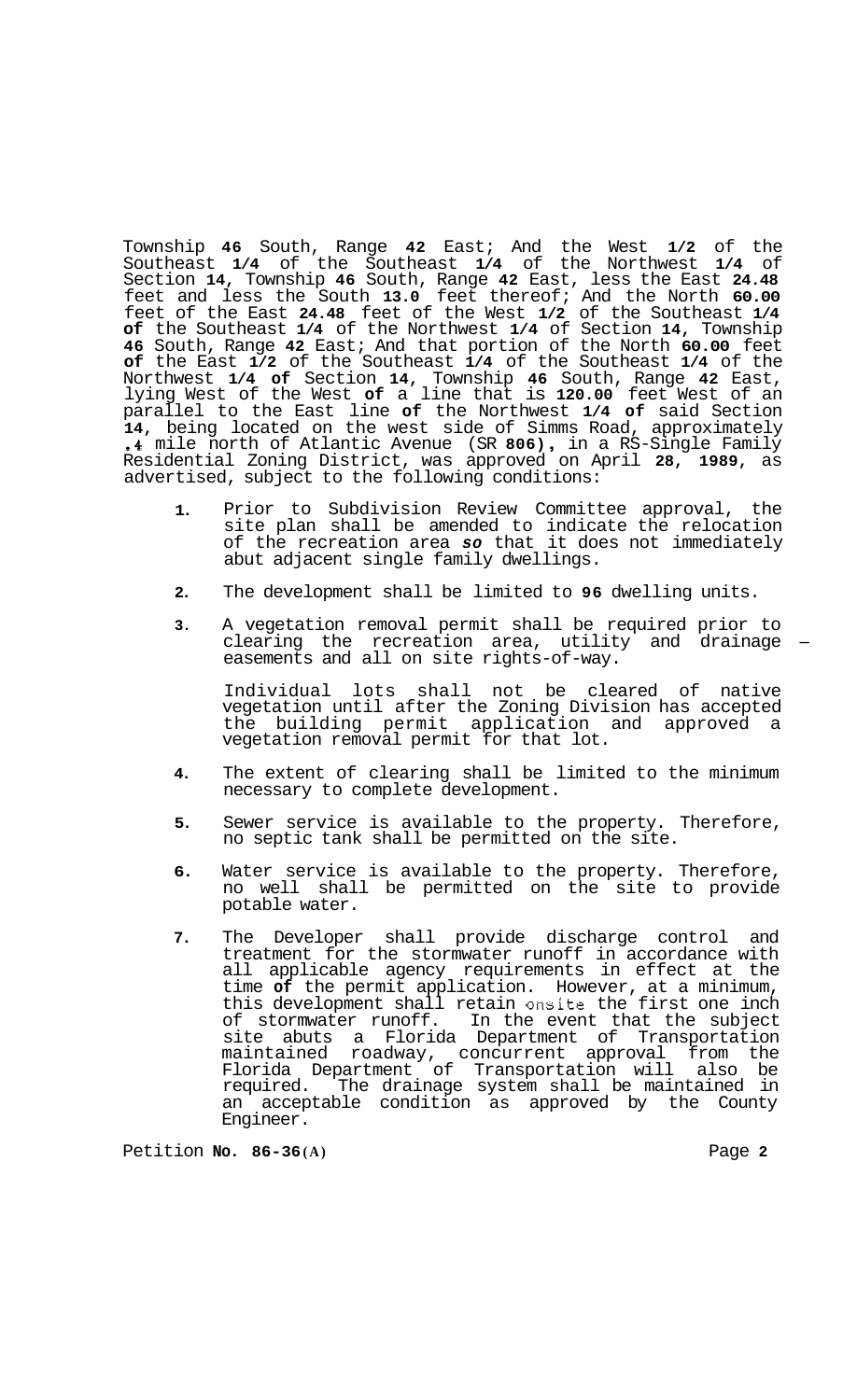- *8.* Within **90** days of approval of this project, the property owner shall convey to Palm Beach County Land Development Division by road right-of-way warranty deed the ultimate right-of-way of Sims Road, *80* feet west of the ultimate west right-of-way line of the **E-3** Canal free of all encumbrances and encroachments. Property owner shall provide Palm Beach County with sufficient documentation acceptable to the Right of Way Acquisition Section to ensure that the property is free of all encumbrances and encroachments. Right-of-way conveyances shall also include "Safe Sight Corners!' where appropriate at intersections as determined by the County Engineer.
- **9.** The Property owner shall convey to Palm Beach County within **90** days of the approval of this project adequate road drainage easements through the project's internal surface water management system to provide legal positive outfall for **all** runoff from those segments of Sims Road along the property frontage and for a maximum **400** ft. distance each side of the property boundary lines along Sims Road. Said easements shall be no less than **20** feet in width. The drainage system within the project shall have sufficient retention/dekention capacity to meet the storm water discharge and treatment requirements **of** the- applicable County Water Control District and South Florida Water Management for the combined runoff from the project and District the ultimate Thoroughfare Plan Road Section(s)of the included segment.
- **10.** The petitioner shall pay a Fair Share Fee in the amount and manner required by the "Fair Share Contribution for Road Improvements Ordinance'! as it presently exists or as it may from time to time be amended.
- **11.** Based upon a previous commitment the developer has agreed to contribute an additional **\$22,512.00** toward Palm Beach County's existing Roadway Improvement Program. Any remaining funds after receiving credit for the Sims Road construction as outlined in the Conditions below shall be paid prior to March **1, 1990.**  If the "Fair Share Contribution for Road Improvements Ordinance!' is amended to increase the Fair Share Fee, this additional amount of **\$22,512.00** shall be credited toward the increased Fair Share Fee.
- **12.** The Property owner shall provide construction plans to Land Development Division for Sims Road as a **2** lane section (expandable to **5** lanes) from the northern paved terminus of Sims Road north of Delray West Road, north to the north right-of-way of the Lake Worth Drainage District **L-32** Canal plus the appropriate tapers. These

Petition **No. 86-36 (A)** Page **3**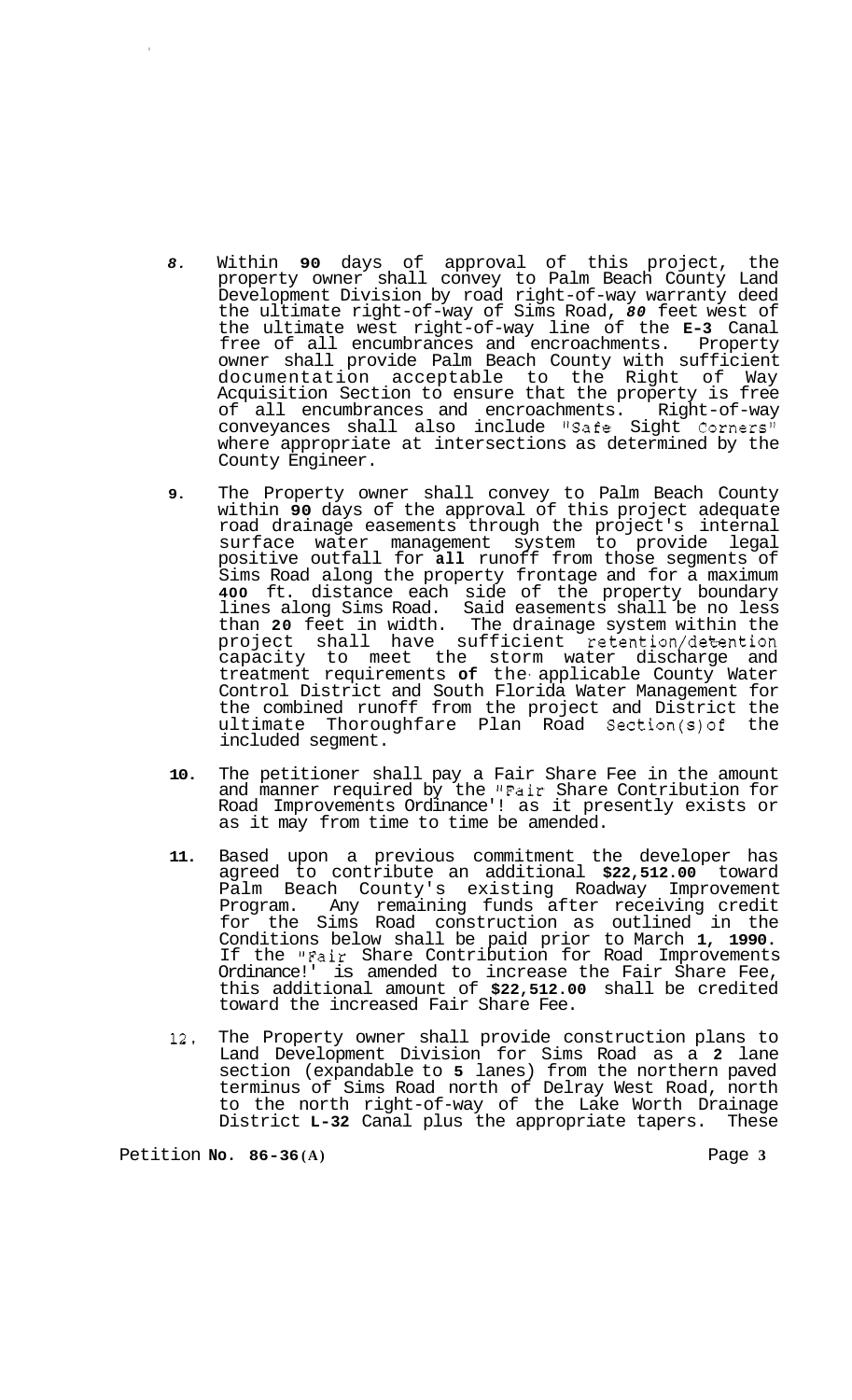construction plans shall be approved by the County Engineer based upon Palm Beach County's minimum Construction Plan Standards as they presently exist or as they may from time to time be amended. These construction plans shall be completed within **six (6)**  months of the approval of the Resolution approvirg this project. Plan costs shall be approved by the County Engineer. All canal crossings (bridges and/or culverts) within the project limits shall be constructed to their ultimate paved configuration. Required utility relocations shall be coordinated through the Engineering Department, Roadway Procluction Division.

- 13. The property owner shall prepare and provide to the County all necessary right-of-way acquisition doc:uments including but not limited to surveys, property owners maps, legal descriptions for acquisition, and parcelled right-of-way maps required for the construction of Sims Road **as** an ultimate *80* foot section from the e1:isting paved terminus north of West Atlantic Avenue, ncrth to the project *s* entrance road plus the appropriate tapers. This right-of-way shall be obtained within **16**  months **of** Special Exception approval or prior **to** the issuance **of** a Building permit whichever shall first occur. This property owner shall enter into a Written agreement with the Land Acquisition Section within **30**  days of Special Exception approval for whiclh this property owner shall fund all costs. These doc:uments shall include a title search for a minimum of *25* years. Notification shall be given to Land Deve:.opment Division. Previous condition of Zoning Petitiorl **86-36**  completed.
- 14. The Property owner shall construct Sims Road from the present northern paved terminus north of Delray West Road north to a point **300** feet north of the project's entrance road. This construction shall be a min:.mum of 2-12 foot travel lanes as outlined in the condition above. This construction shall be completed within **6**  months of Special Exception approval or pr:.or to January **1, 1990** whichever shall first occur.
- **15.** The Developer shall install signalization if wa:rranted as determined by the County Engineer at the intersection of West Atlantic Avenue and Sims Road. Should signalization not be warranted after **12** months of the final Certificate of Occupancy this p:coperty owner shall be relieved from this condition.
- **16.** Surety required to the Land Development Division for the offsite road improvements as outlined in Condition<br>**Nos. 14, 15,** and 16 shall be posted with the Office of the County Engineer prior to June **1, 1989.**

Petition **No.** 86-36(A) *Petition* **Page 4**